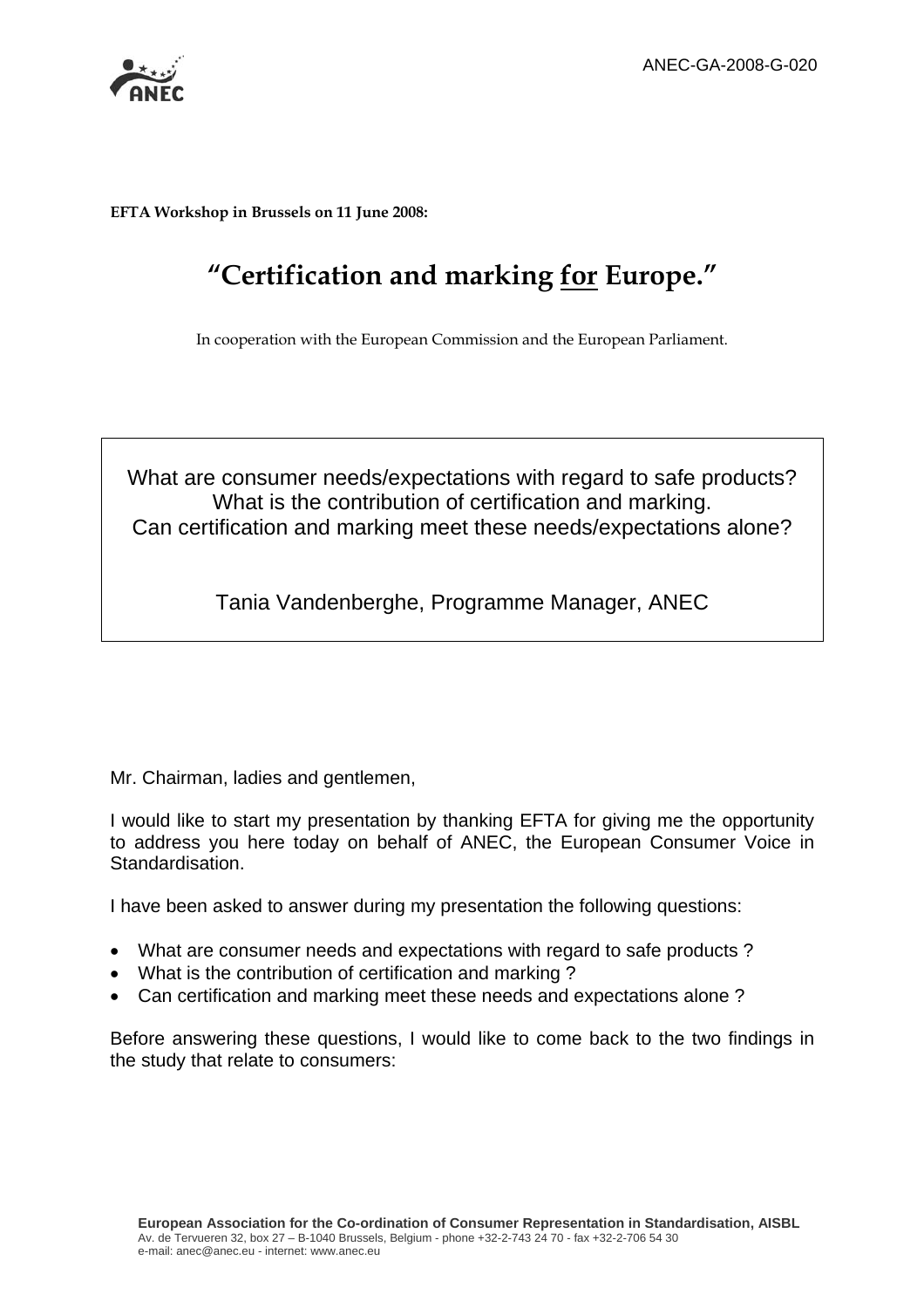

# **Finding 5.7 "Are consumers looking for marks?"**

This indeed needs to be questioned. ANEC believes the study gives too little evidence to conclude that consumers are or aren't looking for marks.

Although many consumers do not know the precise meaning of marks, it does not mean that they are not looking for marks. Many consumers associate these markings with 'quality' and 'safety'. This is one reason for our concern at the promotion of CE Marking on consumer products, to which I will come back later.

#### **Finding 5.8 "Consumer organizations don't trust marks"**

We all know that there are many false, misleading and counterfeited marks appearing on products. For example, products with false GS marks enter the German market on a regular basis: detected abuses of GS and VDE marks on products of Chinese origin tripled from 2004 to 2006.

It is therefore logical that consumer organizations which test products submit all products to the same test regime, regardless of whether they have marks on them or not. Excluding marked products from safety testing would violate the principles of comparative testing and it would even be irresponsible to do so.

#### **What are consumer needs/expectations with regard to safe products?**

I can be very short and clear on that:

Consumers expect that the products they find on the market are safe.

Consumers need to have confidence in all aspects of the market place. The products they buy must conform to the claims the manufacturers make for them; consumers should not be misled by advertising and marketing claims; consumers should be able to rely on certification marks and labelling; consumers should not be compromised by the presence of counterfeits on the market place; and so it goes on.

In principle, consumer organisations consider that the highest level of product safety which is possible and practicable should be achieved through legislation, standards and most importantly market surveillance.

### **What is the contribution of certification and marking ?**

In the past, national certification marks requiring third party testing of products have made an important contribution to levels of consumer safety. Certification is one of the ways to explain to the consumer that a product complies with a certain standard.

We are however afraid that certification marks have been undermined as a result of the confusion which has surrounded CE marking.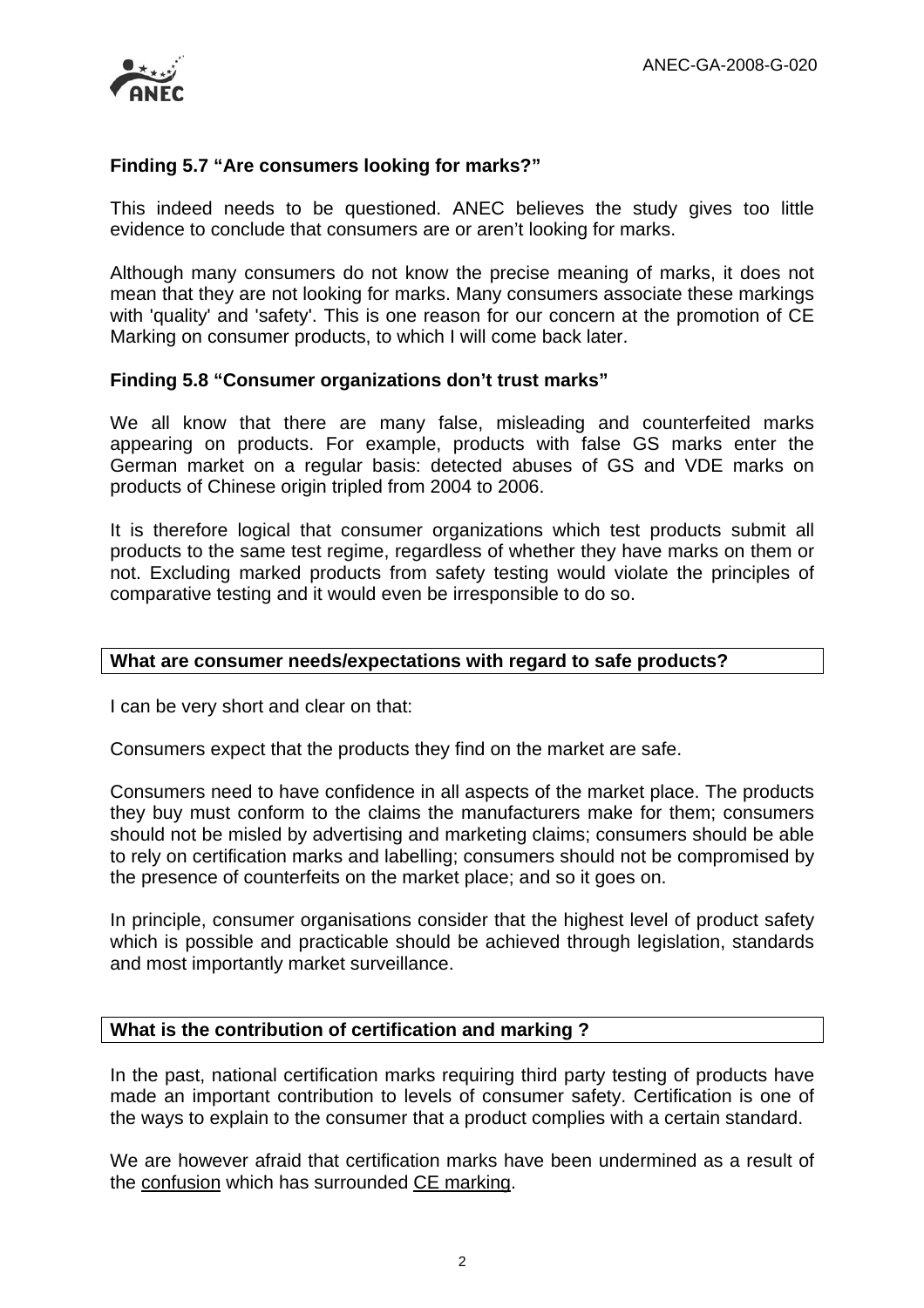

Consumers are confused about what the CE mark means and often rely on it too much as a sign that a product is safe. This is especially dangerous as it gives the consumer a false sense of security. Although the CE mark is a declaration by the manufacturer that the product complies to the required Directives, for most consumer products, the manufacturer does not even have to provide independent confirmation that the products have been tested for safety. Result:

unsafe products bearing CE Marking are continuing to be found on the European market. Another confusion surrounding CE marking is that a very big group of consumer products, i.e. those falling under the General Product Safety Directive, are not allowed to have CE marking on them.

At the recent CE Marking symposium in The Hague in February 2008, organised by the Food and Consumer Product Safety Authority of the Netherlands (VWA) the European Commission said "CE = safety". If one followed the Commission view that CE stands for safety, a toy bed for a doll, which has to be CE marked, would be 'safer' than a baby's bed, which is not allowed to be CE marked. During this two days' symposium, there was no case made for an added value to CE Marking.

CE Marking is no guarantee of safety or consumer confidence and gives no added value to consumers. It has never been intended as a mark for consumers.

The kind of mark we want is a mark giving consumers the information they want. It is important for the consumer that a certification mark covers more than just one aspect of the product, as the presence of a certification mark implies quality and confidence. Consumer concerns are not just limited to safety as was the case in the past. There is a real consumer awareness of environmental problems and these are being increasingly addressed in standards. It is only logical that any certification mark should take account of all aspects that are addressed in the standards, like safety, performance, environmental aspects, or even perhaps the use by elderly and disabled etc.

The kind of mark we want to see should reduce testing and certification costs for manufacturers, which should in principle result in greater choice and lower costs for the consumer.

This kind of mark should play an important role in promoting better transparency in the market-place.

It should also include regular testing and assessment of the manufacturer's quality system and sampling of the product, both at the point of manufacture and from the market;

Proliferation of marks will improve neither the understanding of consumers nor the cost of industry and consequently of consumers.